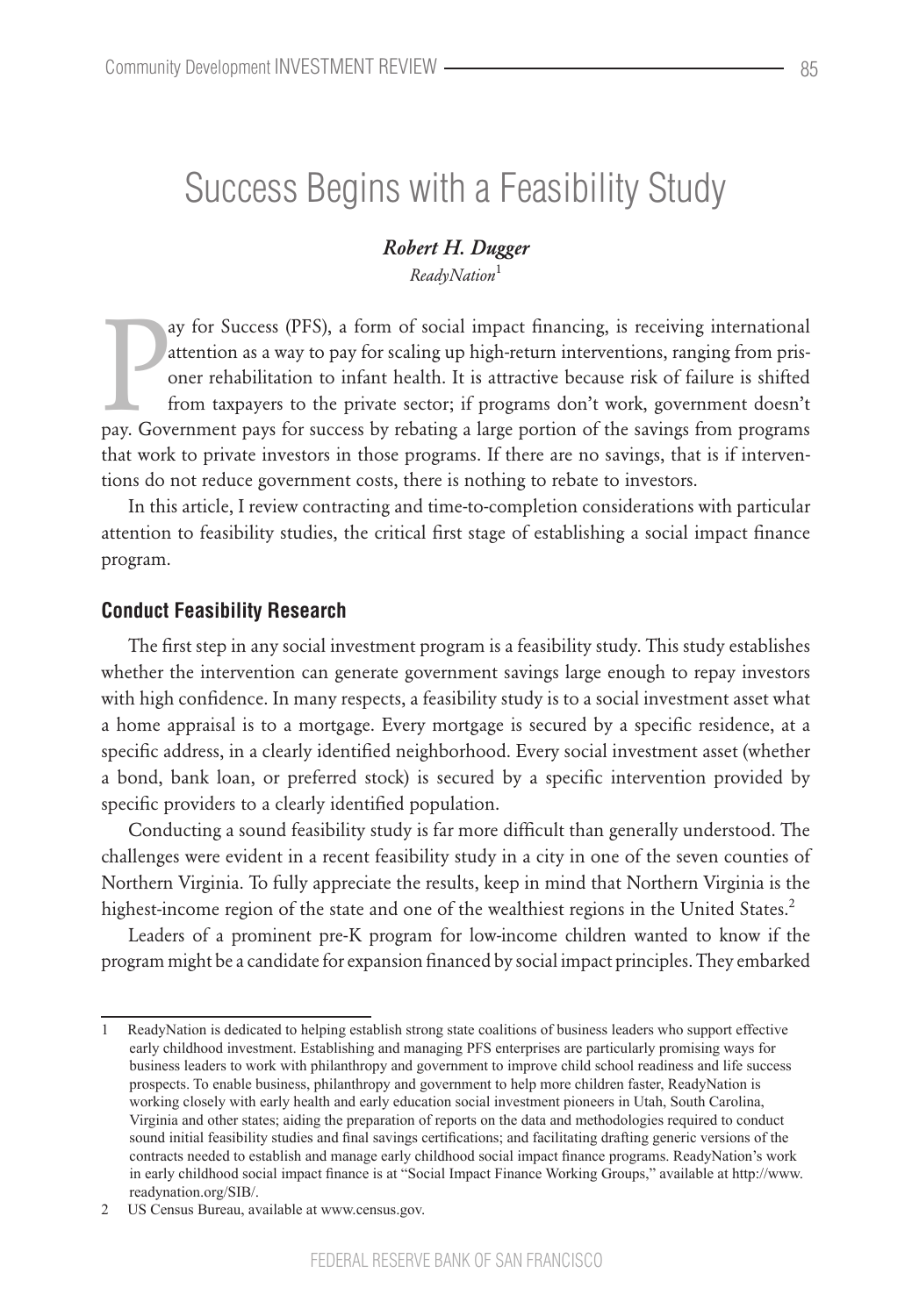on a pioneering evaluation of the program's role in reducing public school costs. The evaluation was done with the active help and assistance of the county's public school system. The evaluation involved tracking the graduates of the pre-K program over four years and comparing them with similarly situated low-income children who did not attend a pre-K program.

The findings should be kept in mind for anyone considering using social impact finance to pay for scaling up early childhood programs. On the surface the results showed the pre-K program graduates had far fewer instances of special-education, grade-retention and English language learner costs than the non-pre-K children. Deeper analysis, however, revealed that the data and sample sizes prevented the researchers from concluding that the lower costs were solely the result of the pre-K program. The data were incomplete especially with respect to child socioeconomic factors and exposure to prenatal to age 5 intervention services, and sample sizes of pre-K graduates declined quickly, probably as a result of residential mobility. In other words, despite county's wealth and commitment to education, the data were insufficient to do a feasibility study of whether this particular high quality pre-K program was solely responsible for the reduction in public school costs. As a consequence, scaling up this program using social impact finance techniques will likely not be possible until data acquisition improves.

To assess a pre-K program's impact on special-education placement, grade-retention, and English language learner (ELL) costs, the county's public school system must significantly upgrade its information gathering and management capability. Drawing on these findings, pre-K programs in other areas of northern Virginia are working with school districts to improve the information available on families and their children prenatal to age 5. Efforts throughout Virginia will be made easier by Virginia's new statewide longitudinal education data (SLED) system, which will gather early childhood and K-12 information for each child and maintain it in secure unified manner to monitor student progress while protecting privacy and confidentiality.<sup>3</sup>

To realize the cost benefits of social impact finance programs, the SLED systems of Virginia and other states will need to acquire and maintain information on each child's exposure to early childhood programs, ranging from parent training to maternal health; prenatal care; birth to age 5 health, nutrition, care, and education; disability amelioration; and child abuse and neglect prevention and treatment. Because all of these programs affect a child's performance in elementary school, their effects need to weighed in initial feasibility studies.

### **Identify Areas for High Returns: Early Childhood, For Example**

Until recently people believed that applying social impact principles to early childhood investment would be impractical because the time frames for results were too long. High

<sup>3</sup> Virginia was one of 20 states to receive a federal Longitudinal Data Systems Grant, funded through the American Recovery and Reinvestment Act (ARRA) of 2009. See Virginia Department of Education, Virginia's Longitudinal Data System, "2010 Longitudinal Data System Grant," available at www.doe.virginia.gov/info\_ management/longitudinal\_data\_system/vlds\_grant/index.shtml.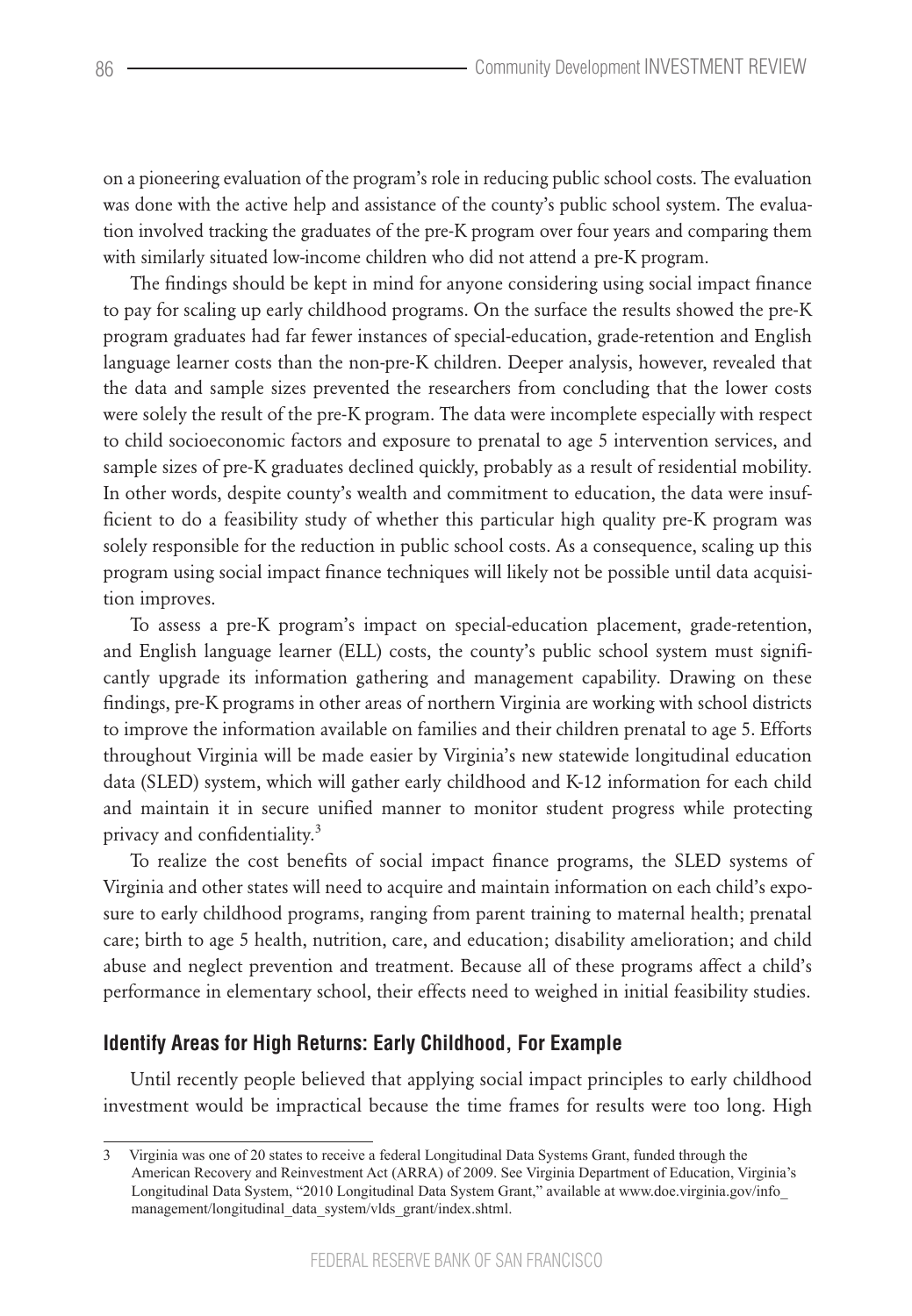returns on prekindergarten (pre-K) programs, for example, did not appear to emerge for more than a decade in reduced teenage crime.

Research in Louisiana, Pennsylvania, and Utah reversed that thinking, and confirmed earlier findings from the Perry Preschool Program, Abecedarian, and others of marked reductions in special education placement among low-income children who graduated from good pre-K programs.<sup>4</sup> More recent research shows that the reductions in public school special-ed assignment, grade-retention, and English language learner costs are very likely to be high enough to cover the costs of providing quality pre-K programs. Because the cost savings are, for the most part, confirmed by the time children are in the third grade, the time frame is short enough to interest investors.<sup>5</sup>

The effects of prenatal counseling may prove to be even more fruitful. Prenatal counseling of at-risk mothers appears to reduce the rate of low-birth weight births.<sup>6</sup> Because the cost of low birth-weight baby health care can be 10 times the cost of normal birth-weight care, the savings in state and federal health costs may be great enough to cover the cost of providing quality prenatal counseling. Most important, the savings are earned in just 12 months.

#### **Establish Good Governance and Sound Contracts**

The initial impetus for a social impact finance program can come from philanthropy, government, social investment bankers, business, or service providers. The central intermediary, sometimes called a Social Investment Enterprise (SIE), can be any of the prior entities or combinations of them.

There is no inherent weakness in government-centered programs, but there may be more flexibility and entrepreneurial energy in programs initiated by private, regional philanthropic and business leaders and social investment bankers. The creativity and speed with which private entities are able to act can reduce the amount of time it takes to set up programs and thereby increase their number and variety. This ultimately helps more people in less time. In addition, if social impact assets are to ever achieve wide investor acceptance,

<sup>4</sup> Center for Child Development, "LA 4 Longitudinal Report" (Lafayette, LA: Center for Child Development, University of Louisiana, 2007), available at www.louisianaschools.net/lde/uploads/11515.pdf ; S. Bagnato, J. Salway, and H. Suen, "Pre-K Counts in Pennsylvania for Youngsters' Early School Success: Authentic Outcomes for an Innovative Prevention and Promotion Initiative," (Pittsburgh: Heinz Foundation and Early Childhood Partnerships, 2009), available at www.heinz.org/UserFiles/Library/SPECS%20 for%20PKC%202009%20Final%20.Research%20Report%20113009.pdf; J. Dubno and L. Dolce, "A Sustainable Financing Model for High Quality Preschool for At-Risk Children." Paper presented by Voices for Utah Children & Early Learning Ventures to the Boston National Business Leader Summit on Early Childhood Investment, 2010, available at www.partnershipforsuccess.org/uploads/20110713\_ SustainableFinancingModelPresentationtoPAESNationalBusinessLeaderSummitBostonJuly222011.pdf .

<sup>5</sup> Robert Dugger and Robert Litan, "Early Childhood "Pay-For-Success" Social Impact Finance: A PKSE Bond Example to Increase School Readiness and Reduce Special Education Costs" (Kauffman Foundation/Ready Nation Working Group on Early Childhood Finance Innovation, April 2012), available at www.readynation.org/ uploads/db\_files/Kauffman-ReadyNation%20PKSE%20Report%2012041922.pdf.

<sup>6</sup> Emmanuel A. Anum, Sheldon M. Retchin, and Jerome F. Strauss, "Medicaid and Preterm Birth and Low Birth Weight: The Last Two Decades," *Journal of Women's Health*, 19(3)(March 2010): 443–451, available at www. ncbi.nlm.nih.gov/pmc/articles/PMC2867587/.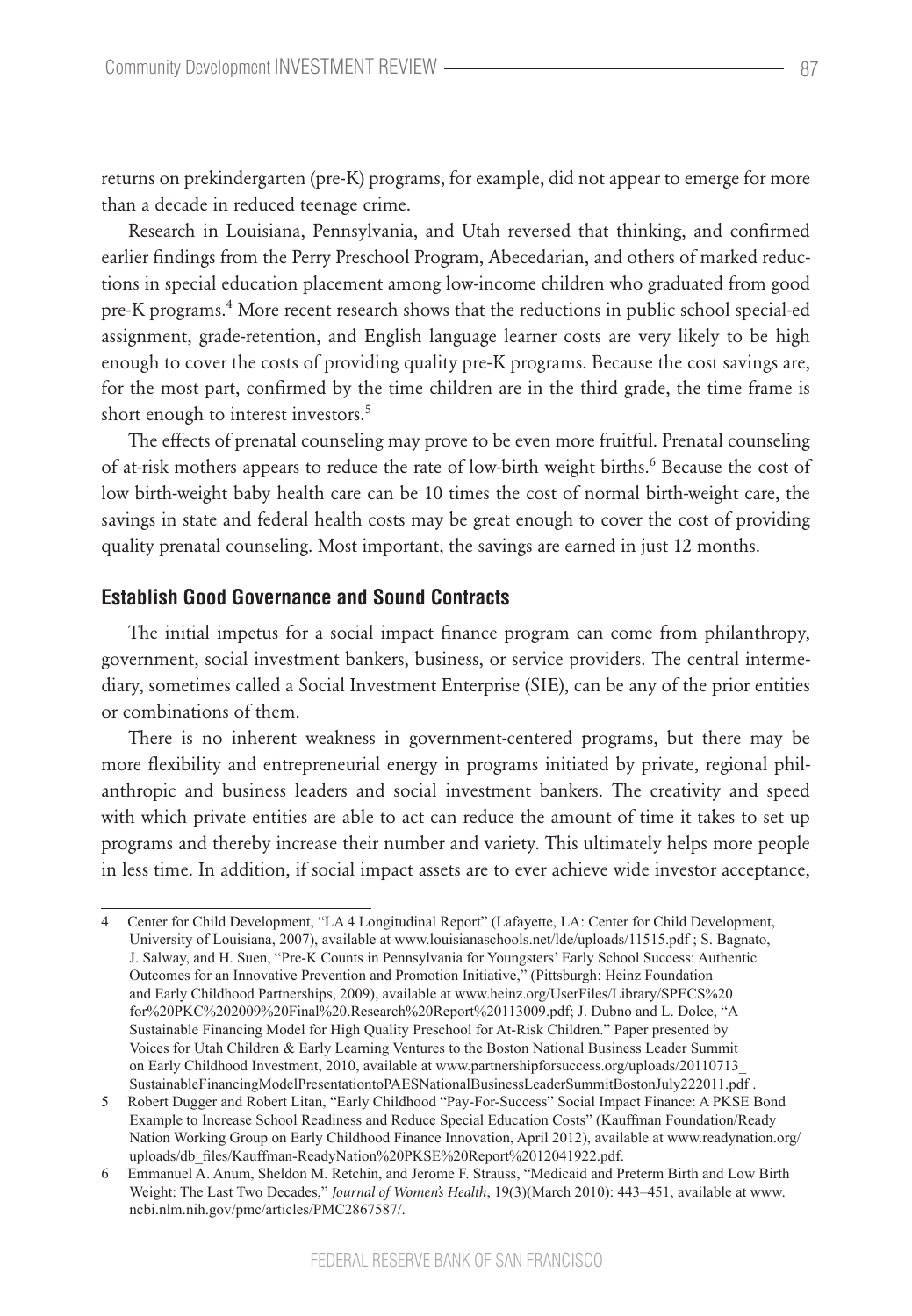business-sector understanding and support will be needed.

In any fully developed social investment program, there are at least 10 areas of contractual agreement. The five most important are shown as the black ovals in Figure 1. They are: the (1) SIE's internal bylaws or operating agreement, (2) contracts between the SIE and a social investment banker, (3) contracts between the SIE and the government, (4) contracts between the SIE and service providers, and (5) contracts among the SIE, government, and third-party evaluator and savings certifier.



 $Figure 1. Example PFS Structure$ 

*Note: flow of funds represented by arrows and needed contract agreements by ovals*

## **Adopt Government Savings Certification**

The final step in a social investment program is the third-party evaluation and savings certification. The certification study establishes whether the intervention resulted in government cost savings and certifies how large the savings were. The findings feed into the SIE's contract with the government, which outlines how much of the savings must be paid to the SIE and authorizes the government agency to make the payment. Because feasibility and certification studies rely on the same data, if feasibility can be determined, certification is also possible. From the first step to the last, social investment finance depends on the feasibility study.